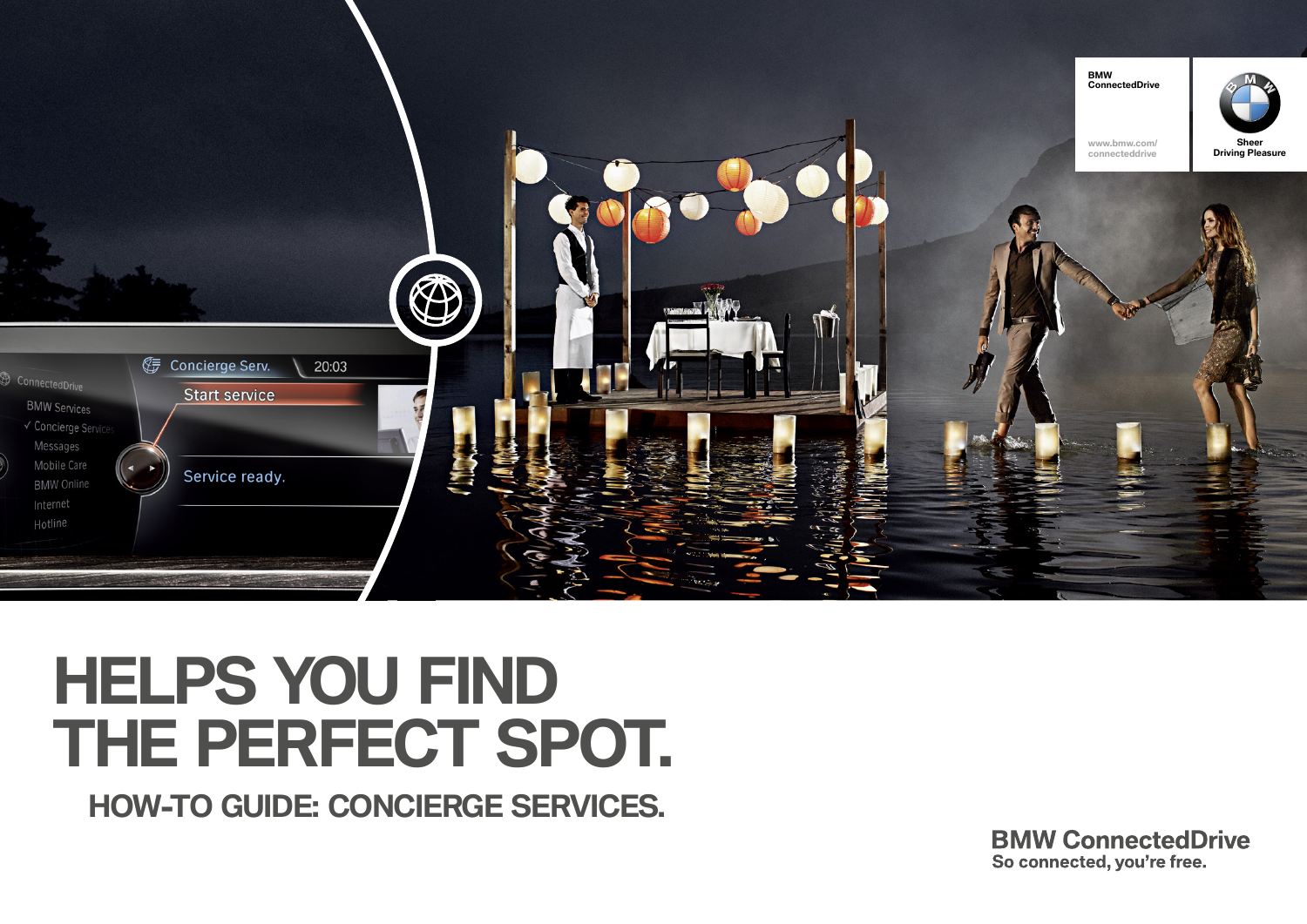### **CONCIERGE SERVICES.**

### **What does the option Concierge Services offer?**

Whether you search a nice cafe nearby or wish to book a hotel room – our BMW Call Centre agents from Concierge Services are always on hand to assist: 24 hours a day, seven days a week. Pressing a button connects you directly. Your 'personal assistant' is there to help and provides support when it comes to your questions.

#### **Here's how Concierge Services can help:**

- Hotel reservation with our partner HRS
- Data records sent directly to the vehicle (addresses, Internet address, email address, telephone number)
- Flight information
- Cinema guide
- Weather information
- Sport results
- Cash machines
- (Emergency) pharmacists
- And much more

**Please note:** Variations from country to country may apply.

#### **Requirements for use:**

- Ordering of option ConnectedDrive Services (6AK)
- Afterwards the option Concierge Services (6AN) can be booked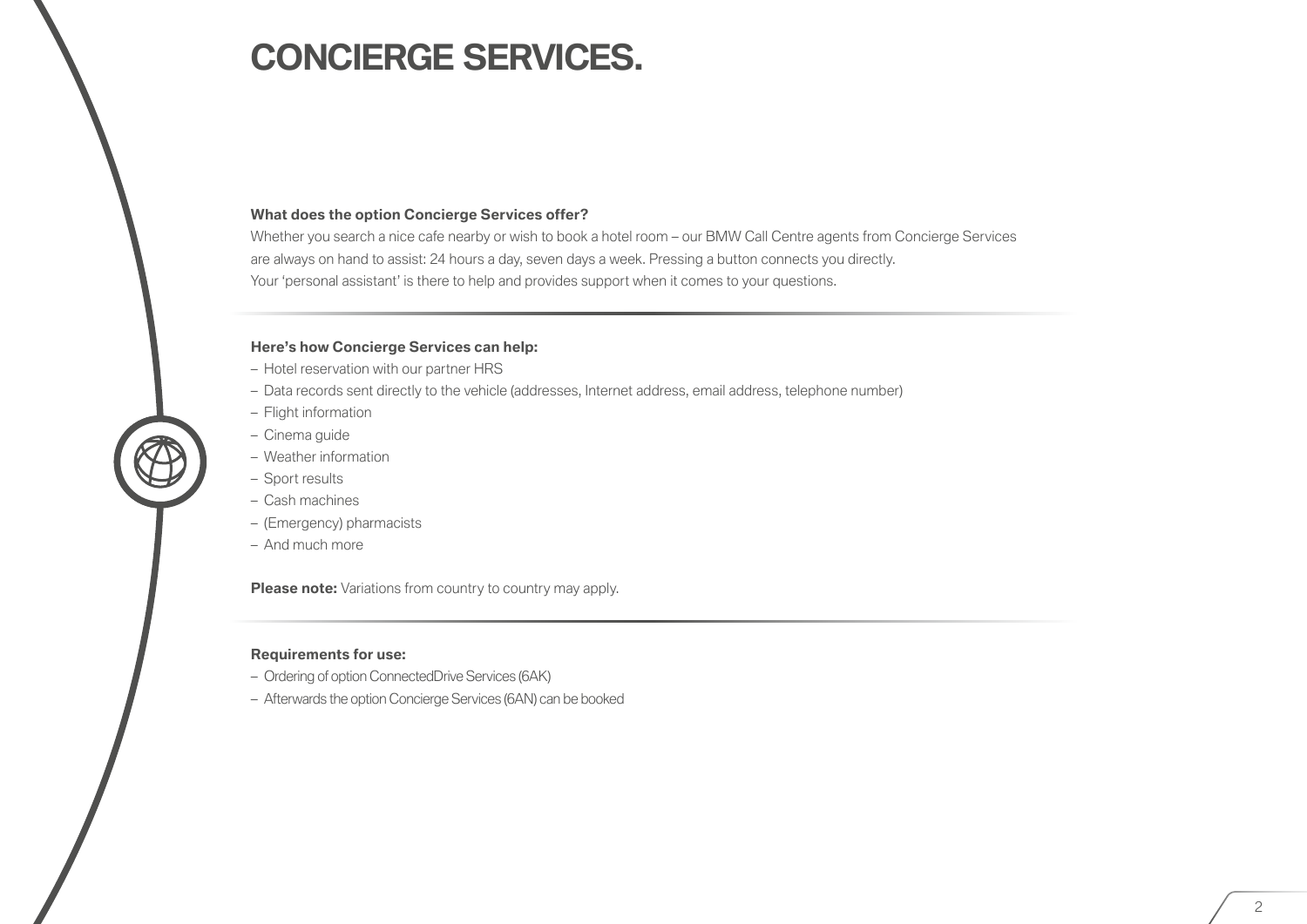## **HOW TO USE CONCIERGE SERVICES.**



**Please note:** The data transfer is automatically finished after the call.

Clicking 'End service' may lead to the address database not being correctly transferred.